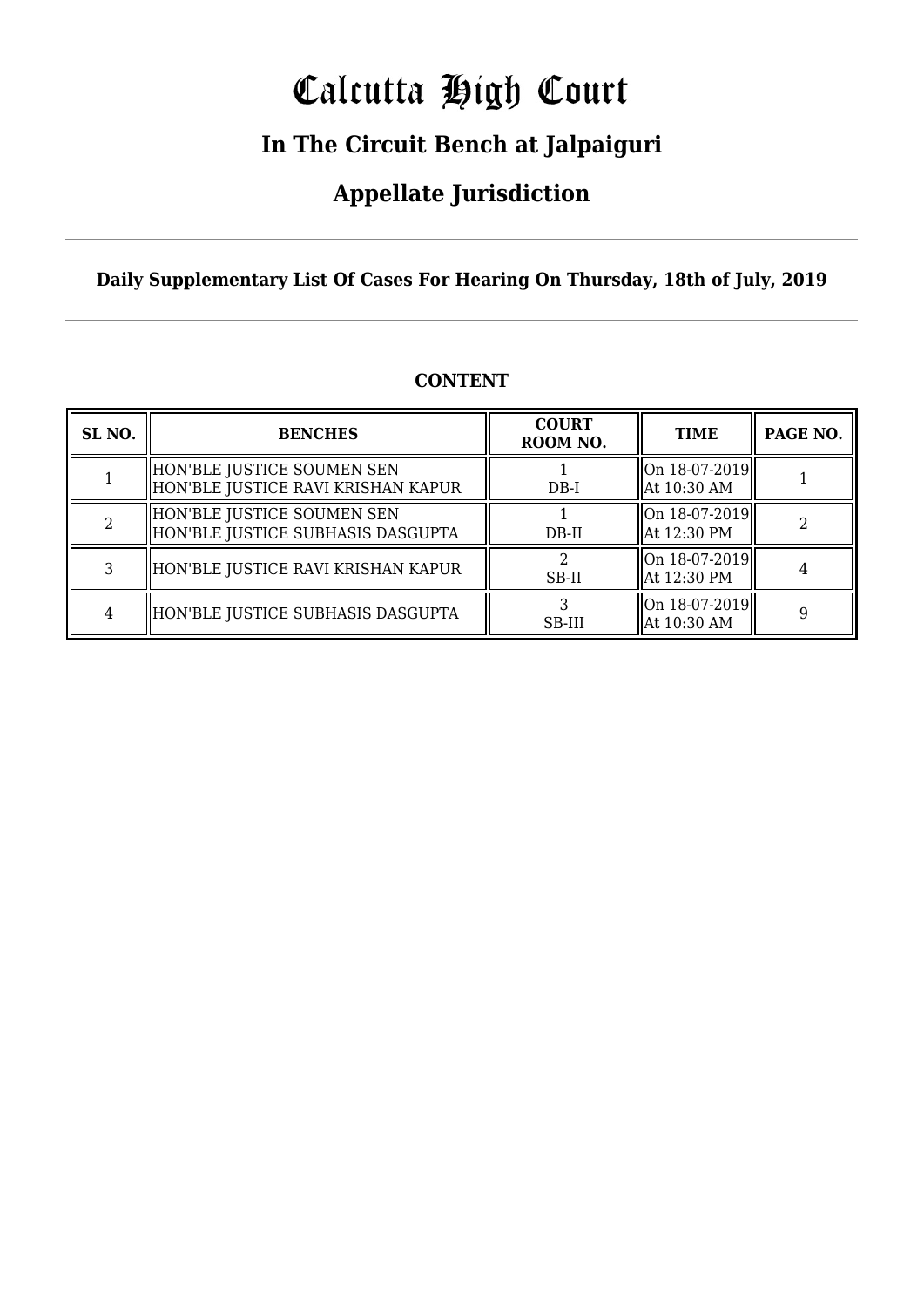

**DAILY CAUSELIST For Thursday The 18th July 2019**

**COURT NO. 1**

**DIVISION BENCH (DB-I)**

**AT 10:30 AM**

#### **HON'BLE JUSTICE SOUMEN SEN HON'BLE JUSTICE RAVI KRISHAN KAPUR**

**On Thursday, 18th July, 2019 will sit together and take all matters (other than Criminal matters) required to be taken up by a Division Bench** 

#### **MOTION**

| 1 | WP.ST/2/2019 | RASISUL SARKAR<br>VS                                                                            | VICTOR CHATTERJEE   |
|---|--------------|-------------------------------------------------------------------------------------------------|---------------------|
|   |              | State of West Bengal and Ors.                                                                   |                     |
|   |              | <b>FOR ADMISSION</b>                                                                            |                     |
| 2 | FMA/8/2019   | ALEMA BIBI<br>VS<br>THE NEW INDIA<br>ASSURANCE COMPANY LTD<br>AND ANR                           | <b>GOBINDA SAHA</b> |
| 3 | FMA/9/2019   | Smt. Nibha Sarkar @<br>Nibharani Sarkar<br>VS<br>United India Insurance<br>Company Ltd. And Anr | <b>GOBINDA SAHA</b> |
| 4 | FAT/10/2019  | PRADIP KUMAR SAHA<br><b>VS</b><br>RAM CHANDRA SAHA AND<br>ANR.                                  | THIRTHANKAR ROY     |
| 5 | FMAT/15/2019 | SUMILA BARMAN AND ORS<br>VS<br>NATIONAL INSURANCE<br>COMPANY LTD. AND ORS                       | MILAN CH. LASKAR    |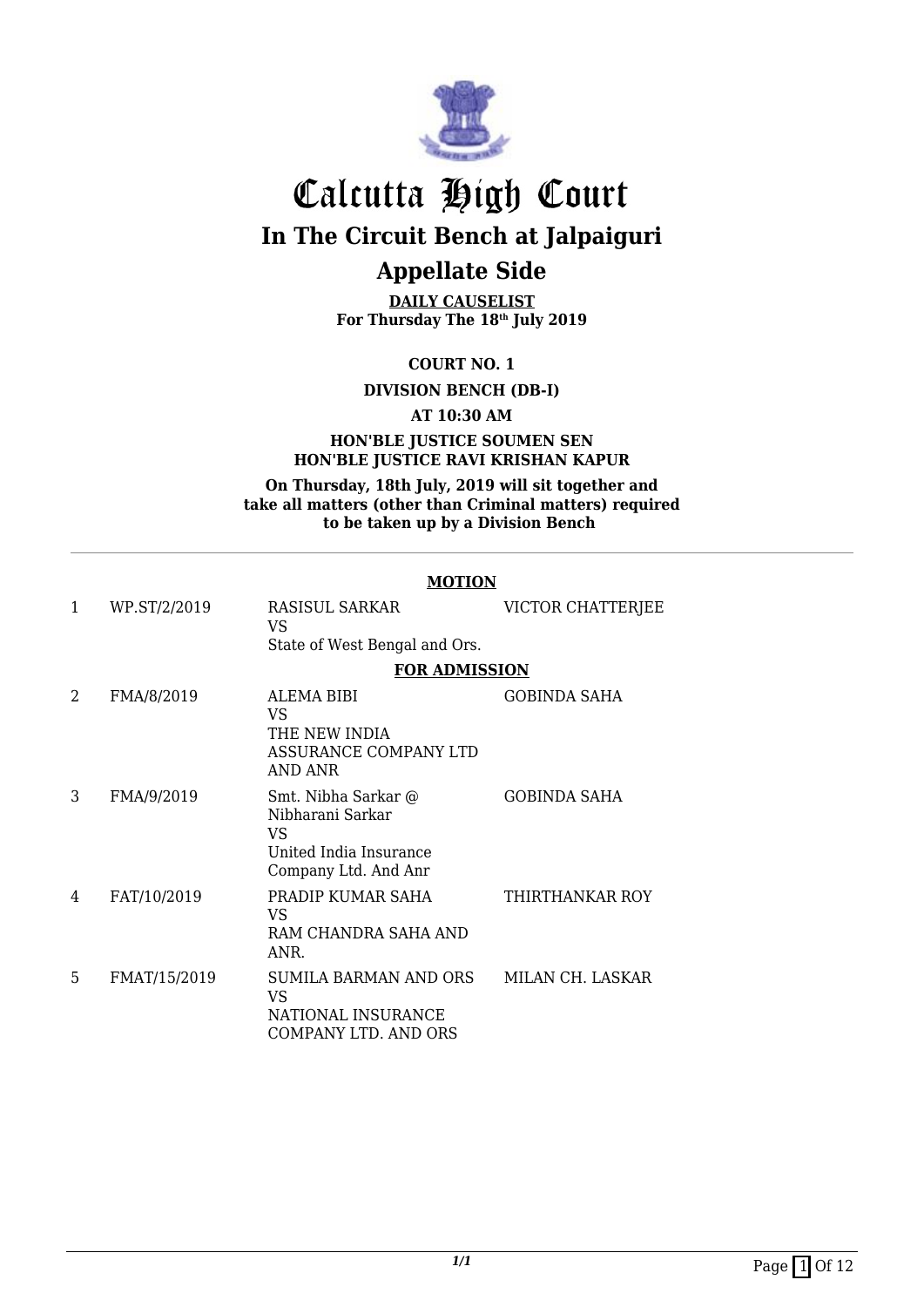

**DAILY CAUSELIST For Thursday The 18th July 2019**

**COURT NO. 1**

**DIVISION BENCH (DB-II)**

**AT 12:30 PM**

**HON'BLE JUSTICE SOUMEN SEN HON'BLE JUSTICE SUBHASIS DASGUPTA**

**On Thursday, 18th July, 2019 will sit together and take all criminal matters required to be taken up by a Division Bench** 

#### **APPLICATION FOR BAIL**

| 1 | CRM/350/2019                   | <b>CHANDAN GHOSH</b><br><b>VS</b><br>State of West Bengal      | <b>ARNAB SAHA</b>                       |
|---|--------------------------------|----------------------------------------------------------------|-----------------------------------------|
| 2 | CRM/479/2019                   | NIMAI ROY @ NAYAN ROY<br><b>VS</b><br>State of West Bengal     | DEBASISH<br>MUKHOPADHYAY                |
| 3 | CRM/480/2019                   | <b>KUMAR SHERPA</b><br><b>VS</b><br>State of West Bengal       | ROHIT AGARWAL                           |
| 4 | CRM/488/2019                   | NIRMAL BARMAN<br><b>VS</b><br>State of West Bengal             | PARTHA PRATIM<br><b>SARKAR</b>          |
|   |                                | <b>CANCELLATION OF BAIL</b>                                    |                                         |
| 5 | CRM/469/2019                   | SANTANU GHOSH<br><b>VS</b><br>State of West Bengal and<br>Anr. | <b>ARNAB SAHA</b>                       |
|   |                                | <b>FOR ADMISSION</b>                                           |                                         |
| 6 | CRA/6/2019                     | <b>BABU MONDAL</b><br><b>VS</b><br>State of West Bengal        | MRS. MADHUMITA<br><b>BASAK</b>          |
|   |                                | <b>APPLICATION FOR ANTICIPATORY BAIL</b>                       |                                         |
| 7 | CRM/101/2019<br>$(19-07-2019)$ | SITU ROY @ GHITU ROY<br><b>VS</b><br>State of West Bengal      | <b>ARNAB SAHA</b>                       |
| 8 | CRM/270/2019<br>$(23-07-2019)$ | ATANU GHOSH AND ANR.<br>VS<br>State of West Bengal             | Mrs. SREEMOYEE<br><b>GHOSH MAJUMDER</b> |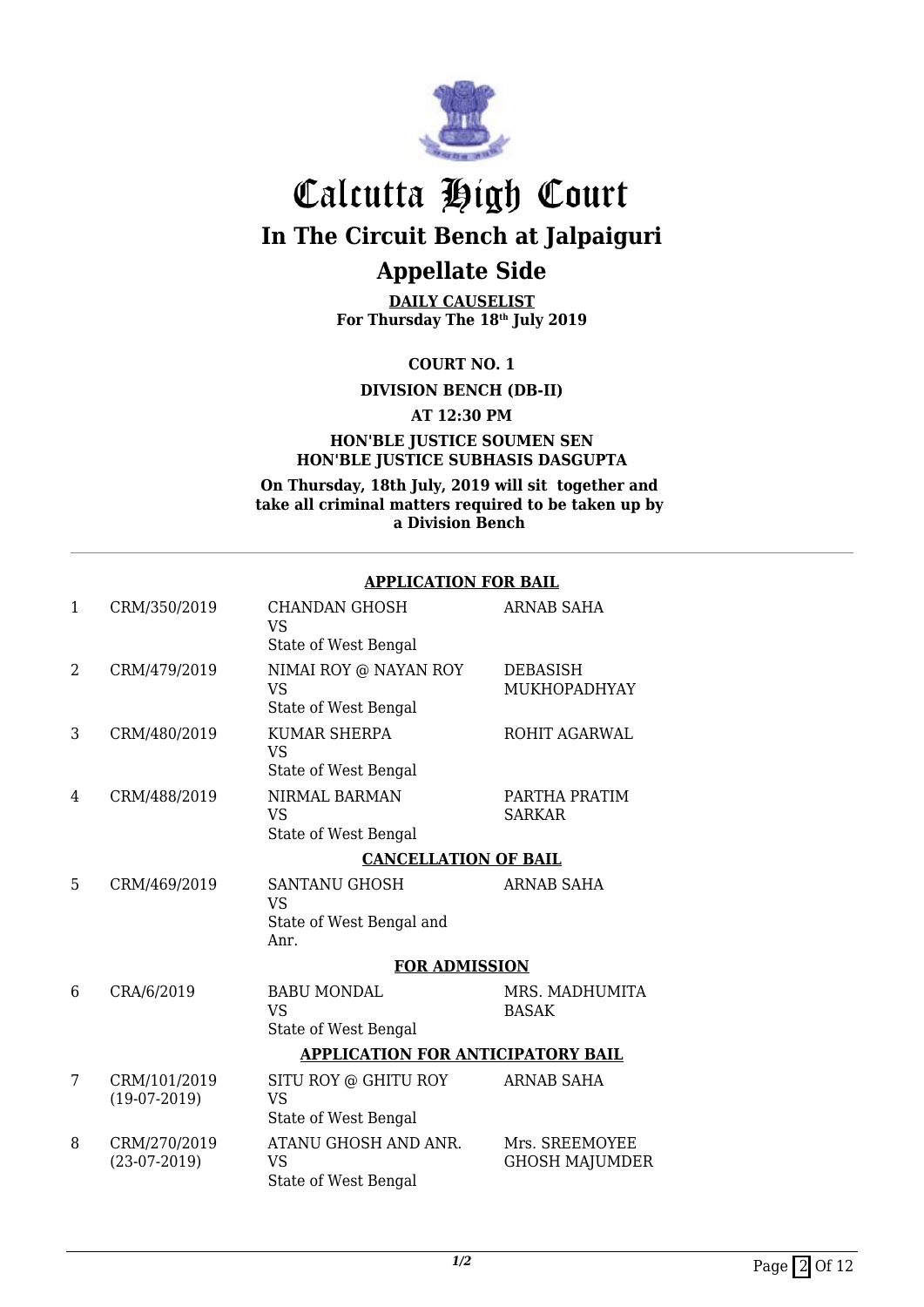| 9  | CRM/357/2019                | APU ROY AND ANOTHER<br><b>VS</b><br>State of West Bengal AND<br><b>OTHER</b>        | <b>DEBASISH</b><br>MUKHOPADHYAY      |
|----|-----------------------------|-------------------------------------------------------------------------------------|--------------------------------------|
| 10 | CRM/384/2019                | RANJIT BHATTACHARJEE @<br><b>GUDDU AND ANR</b><br><b>VS</b><br>State of West Bengal | <b>ARIJIT GHOSH</b>                  |
| 11 | CRM/463/2019                | RABINDRA GIRI @ PANDAY<br><b>AND ORS</b><br><b>VS</b><br>State of West Bengal       | <b>ANIRUDDHA BISWAS</b>              |
| 12 | CRM/465/2019<br>(2:00 P.M.) | ABDUL RASID MIYA @<br><b>ABDUL RASHID MIA</b><br><b>VS</b><br>State of West Bengal  | MOMENUR RAHMAN                       |
| 13 | CRM/472/2019                | <b>BICK @ VICKY SINGH AND</b><br><b>ANR</b><br><b>VS</b><br>State of West Bengal    | <b>SWARUP KUMAR</b><br><b>MANDAL</b> |
| 14 | CRM/477/2019<br>(2:00 P.M.) | PAPAN BARMAN<br><b>VS</b><br>State of West Bengal                                   | <b>RUPAN BISWAS</b>                  |
| 15 | CRM/478/2019                | <b>SAHEB RANA</b><br><b>VS</b><br>State of West Bengal                              | <b>MRS.RUPAN BISWAS</b>              |
| 16 | CRM/482/2019                | KANU RAM DAS AND ORS<br><b>VS</b><br>State of West Bengal                           | MRS. RUPAN BISWAS                    |
| 17 | CRM/489/2019                | <b>KHOKAN BISWAS</b><br><b>VS</b><br>State of West Bengal                           | ARIJIT GHOSH                         |
| 18 | CRM/495/2019                | <b>RANJIT BISWAS</b><br><b>VS</b><br>State of West Bengal                           | <b>ARIJIT GHOSH</b>                  |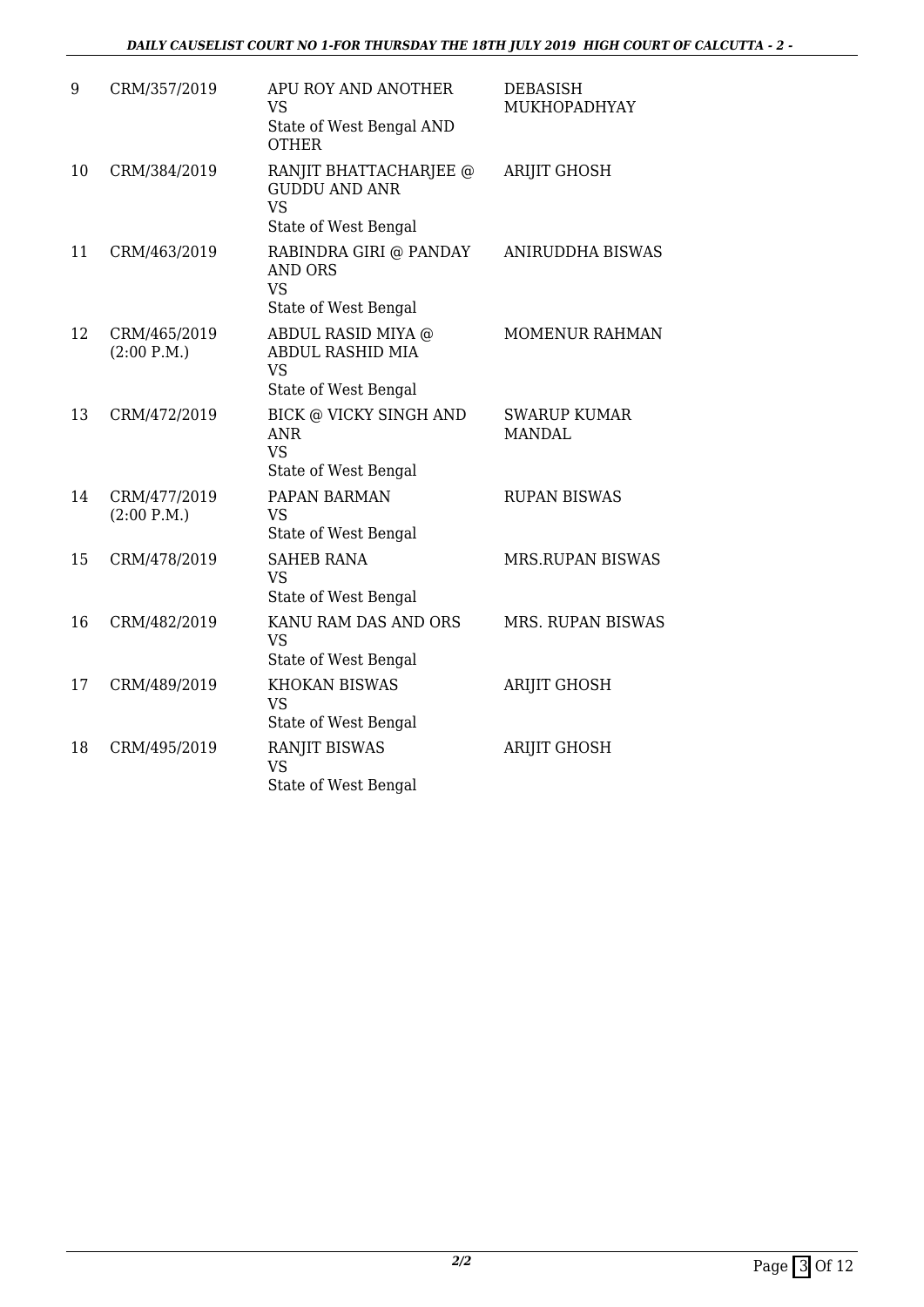

**DAILY CAUSELIST For Thursday The 18th July 2019**

**COURT NO. 2**

**SINGLE BENCH (SB-II)**

#### **AT 12:30 PM**

**HON'BLE JUSTICE RAVI KRISHAN KAPUR**

**On Thursday, 18th July, 2019 will sit singly and take all the matters required to be taken up by a Single Bench.**

#### **CIVIL MOTION**

| 1              | CO/17/2019<br>(19.07.2019)    | DILIP KUNDU<br>VS.<br>ART REEVES EXIM (INDIA)<br>PVT. LTD AND ORS                                  | <b>SUNIL KUMAR</b><br><b>SARKAR</b> |
|----------------|-------------------------------|----------------------------------------------------------------------------------------------------|-------------------------------------|
|                | IA NO: CAN/1/2019             |                                                                                                    |                                     |
| $\mathfrak{D}$ | CO/22/2019<br>(On 24.07.2019) | Reshmi Das<br><b>VS</b><br>Suman Dutta                                                             | Sreemoyee Ghosh<br>Majumder         |
| 3              | CO/23/2019<br>(On 23.07.2019) | <b>M/S CANNON PAPER</b><br><b>INDUSTRIES PVT LTD</b><br>VS.<br>DAL BAHADUR THAPA AND<br><b>ORS</b> | <b>RAJAT DAS</b>                    |
| 4              | CO/24/2019                    | <b>MAMTA DEVI GUPTA</b><br>VS.<br><b>DULARI DEVI GUPTA</b>                                         | SIDHI SETHIA                        |
| 5              | CO/25/2019<br>(On 22.07.2019) | PIYALI BARMAN NEE ROY<br>VS<br>DEBENDRA NATH BARMAN                                                | <b>BIDHAN BARMAN</b>                |
| 6              | CO/32/2019                    | DILIP KUNDU<br>VS<br>SUBRATA PAUL                                                                  | <b>SUNIL KUMAR</b><br><b>SARKAR</b> |
| 7              | CO/33/2019                    | SHELTER SALES PVT. LTD<br>VS.<br><b>BHASKAR BISWAS AND ORS</b>                                     | <b>SUNIL KUMAR</b><br><b>SARKAR</b> |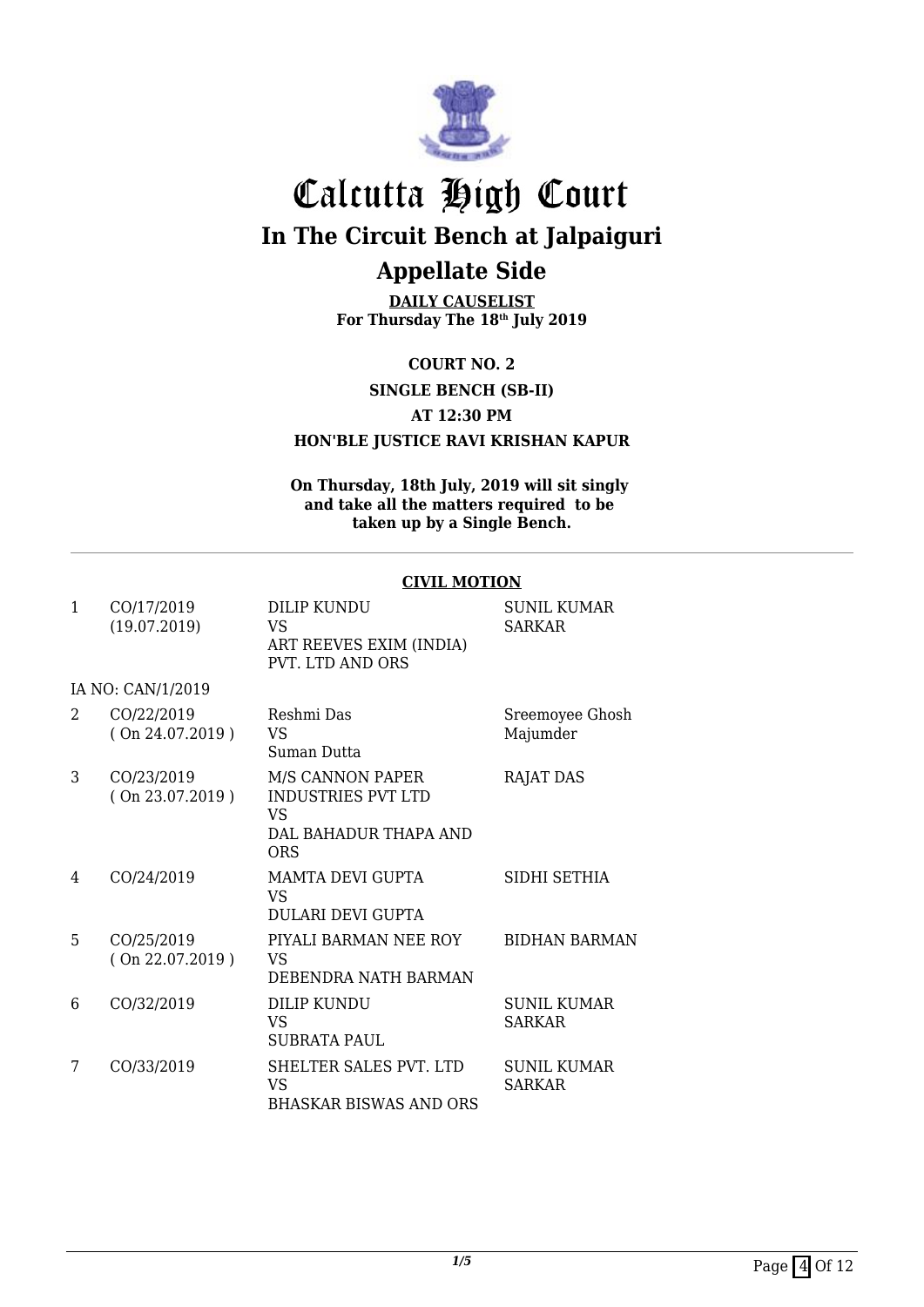| 8  | CO/35/2019                      | <b>ABHRA SEN</b><br><b>VS</b><br>SMT.DEBOLINA PAUL (SEN)                                                              | MS. SUMAN<br><b>SEHANABIS</b><br>(MANDAL) |
|----|---------------------------------|-----------------------------------------------------------------------------------------------------------------------|-------------------------------------------|
|    |                                 | <b>EXTENSION OF INTERIM ORDER</b>                                                                                     |                                           |
| 9  | WPA/178/2019<br>(On 19.07.2019) | MRS. PRIYANKA KUMARI<br><b>DUBEY</b><br><b>VS</b><br>THE WEST BENGAL<br><b>COLLEGE SERVICE</b><br>COMMISSION AND ORS. |                                           |
|    |                                 | <b>LISTED MOTION</b>                                                                                                  |                                           |
| 10 | WPA/180/2019<br>(On 19.07.2019) | A.T. SKRYPTION PVT. LTD.<br><b>AND ANR</b><br><b>VS</b>                                                               | <b>KOUSHIK</b><br><b>CHATTERJEE</b>       |
|    |                                 | State of West Bengal AND<br><b>ORS</b>                                                                                |                                           |
| 11 | WPA/161/2019<br>(On 24.07.2019) | <b>SANTANU GHOSH</b><br><b>VS</b><br>State of West Bengal and Ors.                                                    | <b>ABHIMANYU</b><br><b>BANERJEE</b>       |
| 12 | WPA/182/2019<br>(On 22.07.2019) | <b>ROSHAN RAI</b><br><b>VS</b><br>State of West Bengal AND<br><b>ORS</b>                                              | <b>ANIRBAN BANERJEE</b>                   |
| 13 | WPA/187/2019<br>(On 23.07.2019) | DARJEELING FLOUR MILLS<br>PRIVATE LIMITED<br><b>VS</b><br>State of West Bengal and<br>others                          | <b>ARUP RATAN</b><br><b>CHOUDHURY</b>     |
| 14 | WPA/173/2019<br>(On 23.07.2019) | RATHESWARI SARKAR<br>VS<br>UTTAR BANGA KRISHI<br>BISWAVIDYALAYA AND ORS.                                              | <b>MARISHA MULLICK</b>                    |
| 15 | WPA/133/2019                    | MD. FARUK AZAM<br><b>VS</b><br>State of West Bengal                                                                   | MD. HABIBUR<br><b>RAHAMAN</b>             |
| 16 | WPA/141/2019                    | MD. KAZI MOSTOFA KAMAL<br><b>RABBANI</b><br><b>VS</b><br>State of West Bengal                                         | <b>BARNALI GUPTA</b>                      |
| 17 | WPA/176/2019<br>(On 19.07.2019) | <b>SUBHASH PANDIT</b><br>VS<br>State of West Bengal AND<br><b>ORS</b>                                                 | JAGRITI MISHRA                            |
| 18 | WPA/177/2019<br>(On 19.07.2019) | <b>NAKUL PANDIT</b><br><b>VS</b><br>State of West Bengal AND<br><b>ORS</b>                                            | JAGRITI MISHRA                            |
| 19 | WPA/185/2019<br>(On 24.07.2019) | FAZLU RAHAMAN AND ORS<br>VS<br>State of West Bengal AND<br><b>ORS</b>                                                 | DEBAJIT KUNDU                             |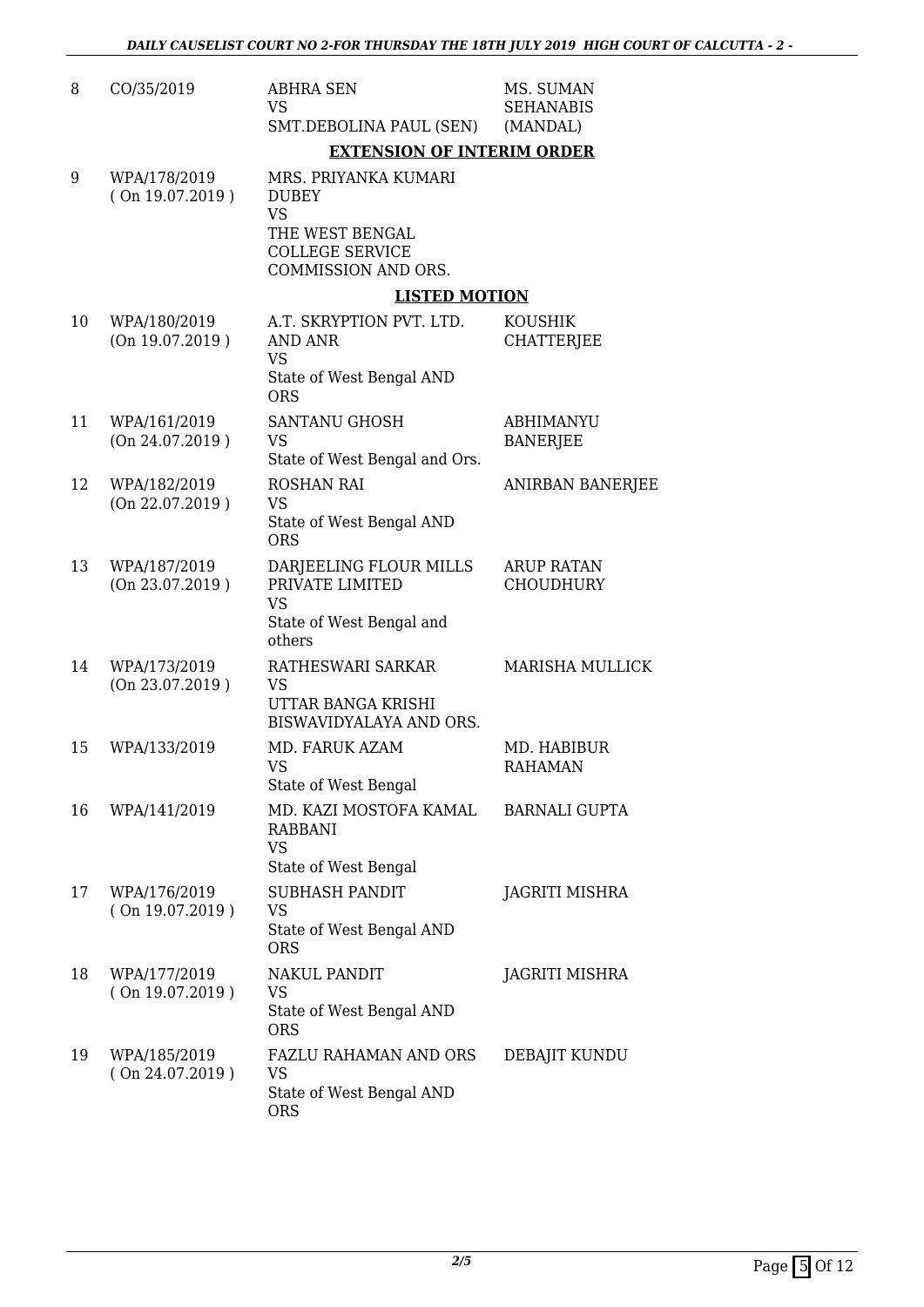| 20 | WPA/127/2019                      | <b>DILIP KUMAR DAS</b><br><b>VS</b><br>State of West Bengal AND<br><b>Ors</b>                     | <b>DEBASISH</b><br>MUKHOPADHYAY        |
|----|-----------------------------------|---------------------------------------------------------------------------------------------------|----------------------------------------|
| 21 | WPA/2/2019<br>(On 19.07.2019)     | <b>BHABESH CHANDRA</b><br><b>BARMAN</b><br><b>VS</b><br>State of West Bengal                      | <b>SUMAN SEHANABISH</b>                |
| 22 | WPA/169/2019<br>(On 25.07.2019)   | <b>GOURI CHAKRABORTY AND</b><br><b>ORS</b><br><b>VS</b><br>State of West Bengal AND<br><b>ORS</b> | NABANKUR PAUL                          |
| 23 | WPA/174/2019<br>(On 24.07.2019)   | <b>ASHOK GHOSH</b><br>VS<br>Union of India AND ORS                                                | ANIRBAN BANERJEE                       |
| 24 | WPA/64/2019                       | <b>SISIR KUMAR SARKAR</b><br><b>VS</b><br>State of West Bengal and Ors.                           | <b>SAKHWAT</b><br><b>KHANDAKAR</b>     |
| 25 | WPA/87/2019<br>(On 22.07.2019)    | <b>MILAN DHAR</b><br><b>VS</b><br>State of West Bengal                                            | <b>AMLAN KUMAR</b><br>MUKHERJEE        |
| 26 | WPA/92/2019                       | <b>JHARNA MALLICK</b><br><b>VS</b><br>State of West Bengal AND<br><b>ORS</b>                      | <b>MOHINOOR</b><br><b>RAHAMAN</b>      |
| 27 | WPA/84/2019<br>(On 25.07.2019)    | KALYAN KUMAR RAHA AND<br><b>ANR</b><br><b>VS</b><br>State of West Bengal AND<br><b>ORS</b>        | <b>ABHISEK BARAN DAS</b>               |
| 28 | WPA/202/2019                      | SAFIUL RAHAMAN<br><b>VS</b><br>State of West Bengal and Ors.                                      | NILADRI SAHA                           |
| 29 | WPA/188/2019<br>(On 25. 07. 2019) | DHARMENDRAN<br>NARAYANAN @<br>N.DHARMENDRAN<br><b>VS</b><br>THE UNION OF INDIA AND<br><b>ORS</b>  | MRS.SREEMOYEE<br><b>GHOSH MAJUMDER</b> |
| 30 | WPA/189/2019                      | <b>BISWAJIT CHAKRABORTY</b><br>VS<br>State of West Bengal AND<br><b>ORS</b>                       | MRS. SANJITA<br><b>MONDAL</b>          |
| 31 | WPA/203/2019                      | MURSHID ALAM<br><b>VS</b><br>State of West Bengal and Ors.                                        | NILADRI SINHA                          |
| 32 | WPA/204/2019<br>(On 19.07.2019)   | M/S. MODERN ANIMAL<br>FEEDS (P) LTD.<br><b>VS</b><br>State of West Bengal                         | <b>AVIROOP</b><br><b>BHATTACHARYA</b>  |
| 33 | WPA/205/2019<br>(On 22.07.2019)   | DEBABRATA SARKAR<br><b>VS</b><br>State of West Bengal and Ors.                                    | MADHUSHRI DUTTA<br>MAJUMDAR            |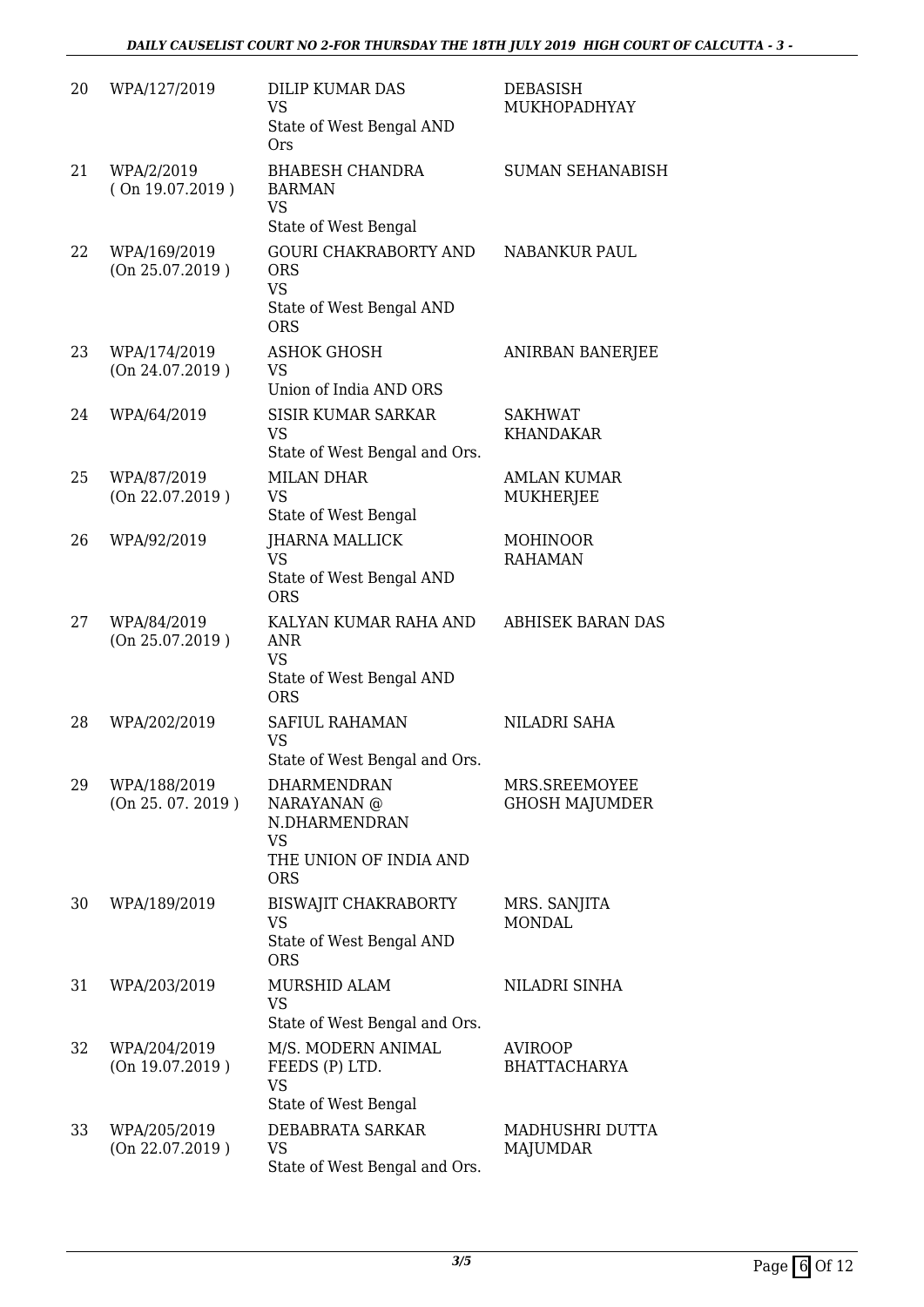| 34 | WPA/206/2019<br>(On 22.07.2019) | <b>SUSMITA SIDDHA</b><br>VS<br>State of West Bengal and Ors.                                                     | MADHUSHRI DUTTA<br><b>MAJUMDAR</b>   |
|----|---------------------------------|------------------------------------------------------------------------------------------------------------------|--------------------------------------|
| 35 | WPA/208/2019<br>(On 22.07.2019) | ARUN KUMAR DAGA AND<br>ANR<br><b>VS</b><br>STATE OF WEST BENGAL<br><b>AND ORS</b>                                | ANIRBAN BANERJEE                     |
| 36 | WPA/209/2019                    | <b>SOUVIK GHOSH</b><br>VS<br>STATE OF WEST BENGAL<br><b>AND ORS</b>                                              | SOMESH KR GHOSH                      |
| 37 | WPA/210/2019                    | <b>RABBU HOSSEN</b><br><b>VS</b><br>STATE OF WEST BENGAL<br><b>AND ORS</b>                                       | <b>SOMESH KR GHOSH</b>               |
| 38 | WPA/238/2019<br>(On 24.07.2019) | Dr. SWETA GUPTA<br><b>VS</b><br>MEDICAL COUNCIL OF<br>WEST BENGAL AND ANR                                        | DEB KUMAR DEASHI                     |
| 39 | WPA/207/2019<br>(On 22.07.2019) | SHYAMAL GOYALA<br><b>VS</b><br>State of West Bengal AND<br><b>ORS</b>                                            | DEBAJIT KUNDU                        |
| 40 | WPA/211/2019<br>(On 22.07.2019) | <b>SOHEL RAHAMAN</b><br><b>VS</b><br>State of West Bengal AND<br><b>ORS</b>                                      | <b>JAGRITI MISHRA</b>                |
| 41 | WPA/221/2019<br>(On 23.07.2019) | <b>BIMAL CHANDRA</b><br>NARJINARY<br><b>VS</b><br>State of West Bengal AND<br><b>ORS</b>                         | <b>KUMAR SHANTANU</b>                |
| 42 | WPA/227/2019<br>(On 19.07.2019) | PINTU DEY<br>VS<br>WEST BENGAL STATE<br><b>ELECTRICITY</b><br>DISTRIBUTION COMPANY<br><b>LIMITED AND ORS</b>     | <b>ANIRBAN BANERJEE</b>              |
| 43 | WPA/228/2019<br>(On 19.07.2019) | ANIL CHANDRA DEY<br>VS<br>State of West Bengal AND<br><b>ORS</b>                                                 | ANIRBAN BANERJEE                     |
| 44 | WPA/242/2019                    | JALDHAKA FARMERS<br>DEVELOPMENT SOCIETY<br>AND ANR<br>VS<br>UTTAR BANGA KSHETERIYA<br><b>GRAMIN BANK AND ORS</b> | DEABAJIT KUNDU                       |
| 45 | WPA/244/2019                    | USASHI DUTTA<br>VS<br>UCO BANK AND ORS                                                                           | <b>AJOY KUMAR</b><br><b>SINHANIA</b> |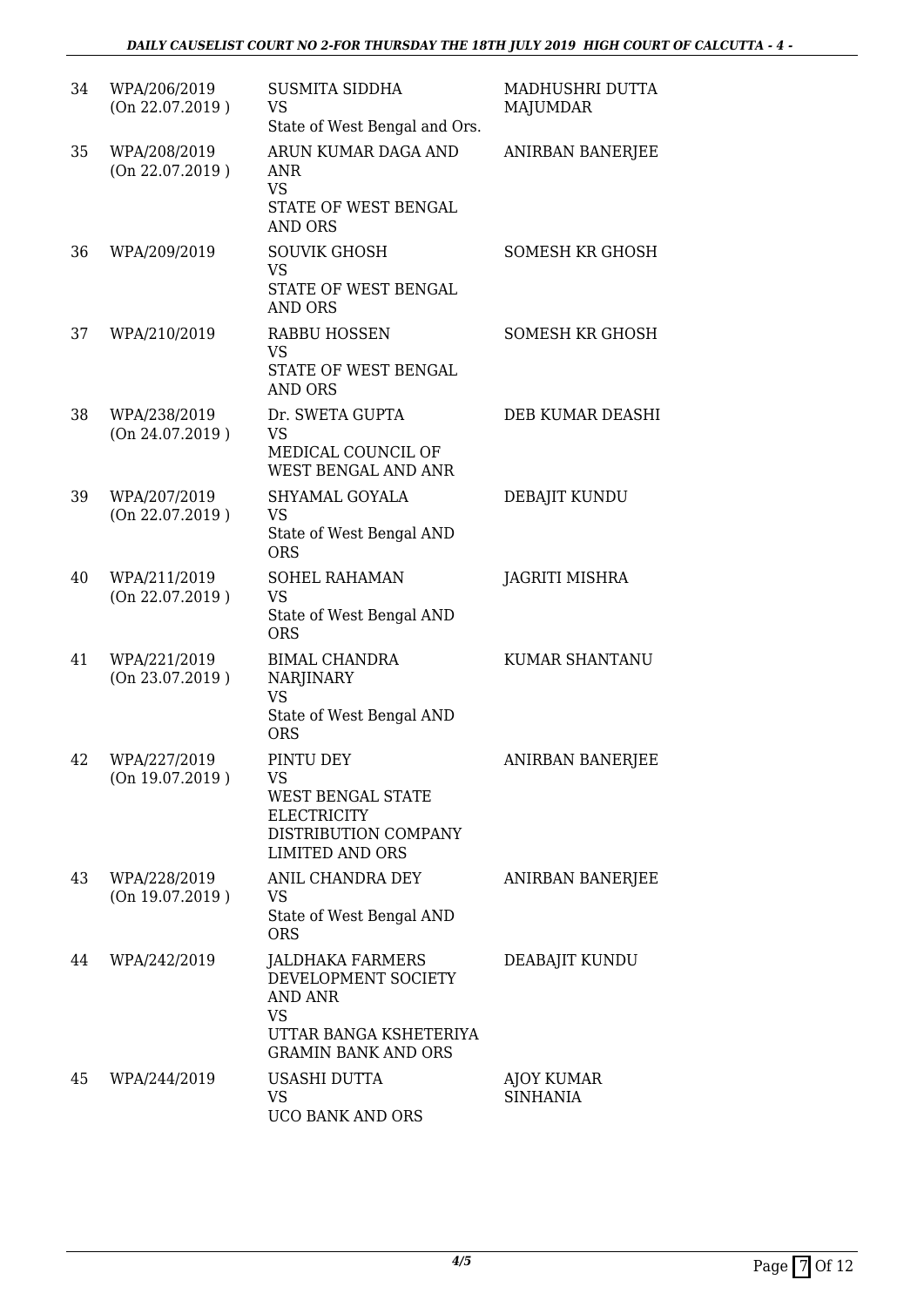| 46 | WPA/245/2019                    | <b>JULJELAL MIAH AND ORS</b><br>VS                   | <b>JAGRITI MISHRA</b>  |
|----|---------------------------------|------------------------------------------------------|------------------------|
|    |                                 | State of West Bengal AND<br><b>ORS</b>               |                        |
| 47 | WPA/220/2019                    | <b>DIPAK BARAIK</b><br><b>VS</b>                     | JAGRITI MISHRA         |
|    |                                 | State of West Bengal AND<br><b>ORS</b>               |                        |
| 48 | WPA/215/2019                    | DILIP KUMAR BANIK<br>VS                              | JAGRITI MISHRA         |
|    |                                 | State of West Bengal AND<br>ORS                      |                        |
| 49 | WPA/222/2019                    | DINESH SINGHA<br><b>VS</b>                           | <b>JAGRITI MISHRA</b>  |
|    |                                 | State of West Bengal AND<br><b>ORS</b>               |                        |
|    |                                 | <b>FOR HEARING</b>                                   |                        |
| 50 | WPA/16/2019<br>(On 24.07.2019)  | SOMNATH GOSWAMI<br><b>VS</b>                         | <b>BIKRAM BANERJEE</b> |
|    |                                 | State of West Bengal And<br>Ors.                     |                        |
| 51 | WPA/122/2019                    | SUNIL SARAOGI AND ANR<br><b>VS</b>                   | <b>SUSHIL GOENKA</b>   |
|    |                                 | CENTRAL BANK OF INDIA<br><b>AND ORS</b>              |                        |
| 52 | WPA/172/2019<br>(On 25.07.2019) | ANUGRAH CONSTRUCTION<br>PRIVATE LIMITED<br><b>VS</b> | MRS. NISHA GUPTA       |
|    |                                 | THE INSPECTOR GENERAL<br>OF REGISTRATION (IGR)       |                        |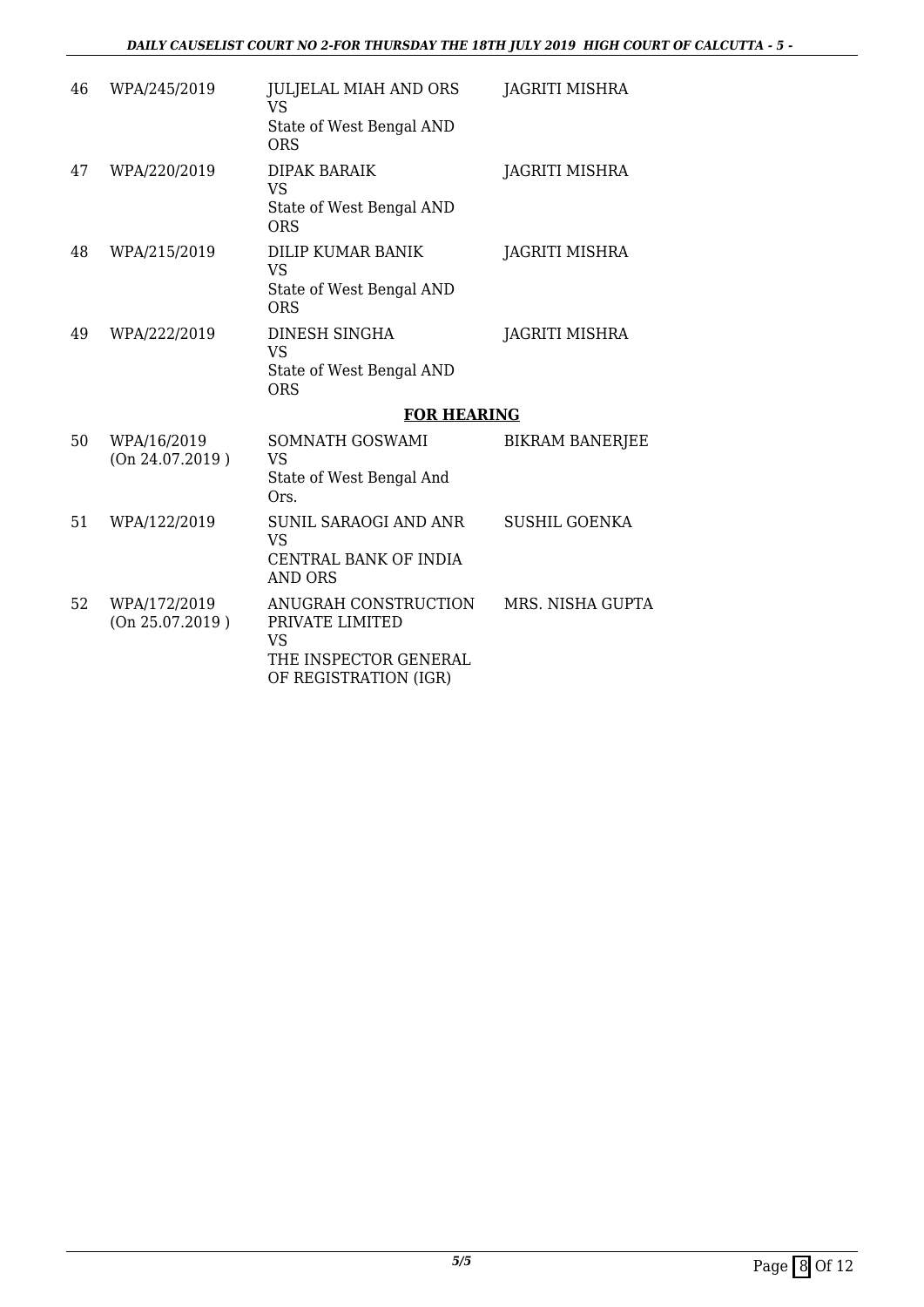

**DAILY CAUSELIST For Thursday The 18th July 2019**

**COURT NO. 3**

**SINGLE BENCH (SB-III)**

**AT 10:30 AM**

**HON'BLE JUSTICE SUBHASIS DASGUPTA**

**On Thursday, 18th July, 2019 will sit singly at 10.30 A.M. take all the matters required to be taken up by a Single bench.** 

#### **BAIL IN CONNECTION WITH APPEAL**

| 1             | CRA/5/2019                | <b>GOPAL MANTA</b><br>VS.<br>State of West Bengal                                                             | PARTHA PRATIM<br><b>SARKAR</b> |
|---------------|---------------------------|---------------------------------------------------------------------------------------------------------------|--------------------------------|
|               | IA NO: CRAN/1/2019        |                                                                                                               |                                |
| $\mathcal{L}$ | CRA/4/2019                | <b>HEMANTA BARMAN</b><br><b>VS</b><br>State of West Bengal                                                    | <b>ARNAB SAHA</b>              |
|               | IA NO: CRAN/1/2019        |                                                                                                               |                                |
|               |                           | <b>SPECIALLY FIXED MATTERS</b>                                                                                |                                |
| 3             | CRR/47/2019<br>$AT3$ P.M. | PRASENJIT DAS<br>VS.<br><b>KOUSHIK DAS</b>                                                                    | SANJIB DAS                     |
|               |                           | <b>FOR ADMISSION</b>                                                                                          |                                |
| 4             | CRA/9/2019                | WEST BENGAL STATE<br>ELECTRICITY DIST. CO.<br>LTD.<br><b>VS</b><br>THE STATE OF WEST<br><b>BENGAL AND ORS</b> | <b>ANIKET MITRA</b>            |
|               | IA NO: CRAN/1/2019        |                                                                                                               |                                |
|               |                           | <b>MOTION</b>                                                                                                 |                                |
| 5             | CRR/49/2019               | SAJAL SHARMA<br><b>VS</b><br>State of West Bengal                                                             | <b>HIRANMOY DEBNATH</b>        |
|               | IA NO: CRAN/1/2019        |                                                                                                               |                                |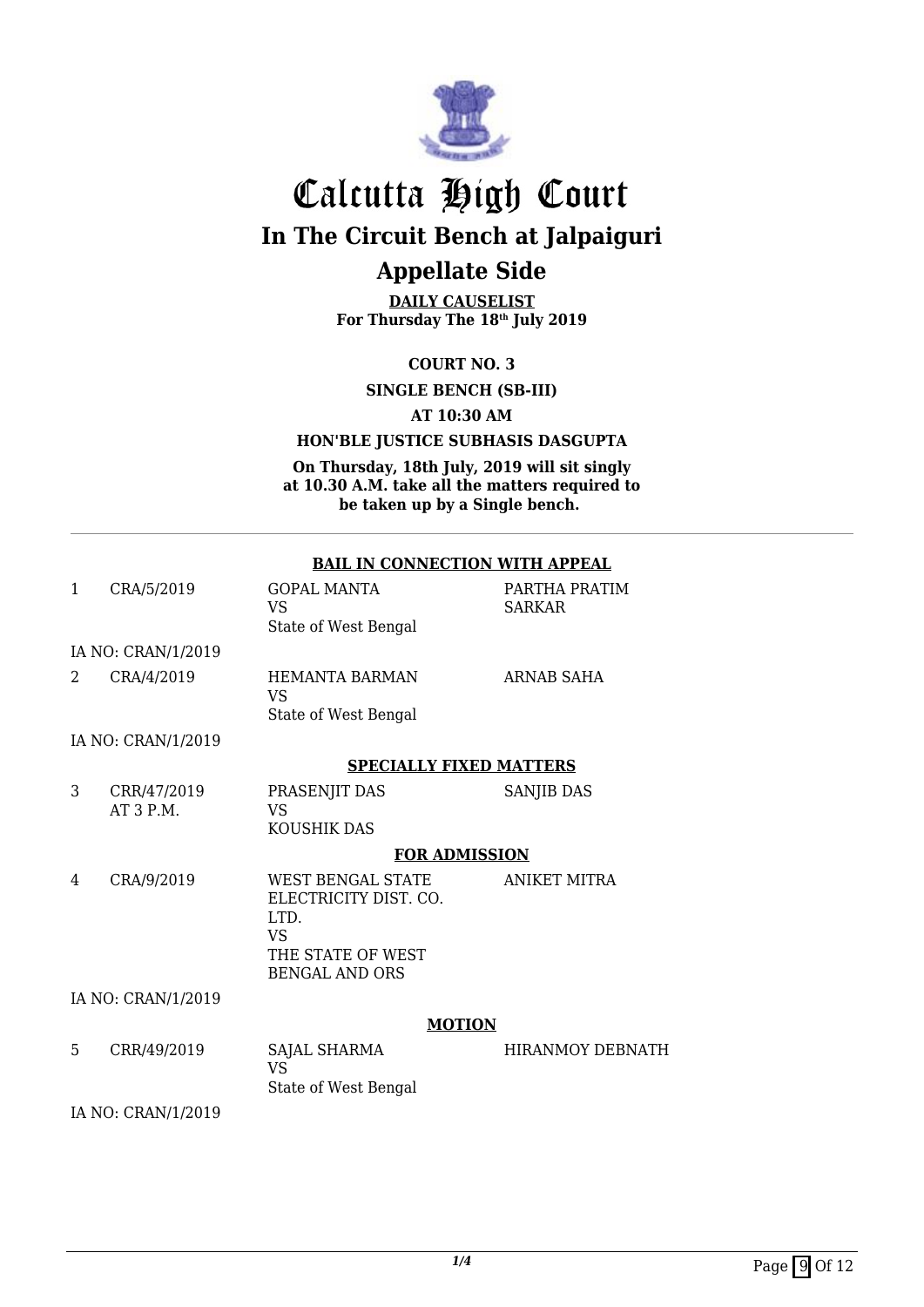| 6  | CRR/50/2019                    | SAJAL SHARMA<br>VS.                                                                                    | <b>HIRANMOY DEBNATH</b>                   |
|----|--------------------------------|--------------------------------------------------------------------------------------------------------|-------------------------------------------|
|    | IA NO: CRAN/1/2019             | State of West Bengal                                                                                   |                                           |
| 7  | CRR/51/2019                    | PRASENJIT RAY @<br>PRASENJIT ROY AND ANR<br><b>VS</b><br>State of West Bengal AND<br><b>ANR</b>        | <b>ARIJIT GHOSH</b>                       |
| 8  | CRR/53/2019                    | ANIL CHANDRA BARMAN<br><b>VS</b><br>State of West Bengal                                               | MS. SUMAN<br><b>SEHANABIS</b><br>(MANDAL) |
| 9  | CRR/55/2019                    | PARESH CHANDRA ROY @<br>PARAMESWAR @ KRISHNA<br>KANTA ROY AND ORS<br><b>VS</b><br>State of West Bengal | <b>ARNAB SAHA</b>                         |
| 10 | CRR/57/2019                    | SUJIT BHATTACHARYA AND<br><b>ORS</b><br><b>VS</b><br>State of West Bengal                              | <b>SHIVANGI THARD</b>                     |
|    | IA NO: CRAN/1/2019             |                                                                                                        |                                           |
| 11 | CRR/52/2019<br>(On 24.07.2019) | PANCHDEV KUMAR SHAW<br><b>VS</b><br>State of West Bengal                                               | MISS SUMANA<br><b>SEHANABIS</b>           |
| 12 | CRR/12/2019<br>(On 24.07.2019) | SITARAM MOHATA<br><b>VS</b><br>State of West Bengal                                                    | <b>VIJAY VERMA</b>                        |
| 13 | CRR/37/2019                    | <b>ASHOK SHA</b><br><b>VS</b><br>State of West Bengal AND<br><b>ANR</b>                                | <b>SUMAN SCHENABIS</b><br>(MONDAL)        |
| 14 | CRR/17/2019<br>(On 22.07.2019) | PAWAN KUMAR VERMA<br>AND ANR.<br><b>VS</b><br>State of West Bengal AND<br><b>ANR</b>                   | <b>MOYUKH</b><br><b>MUKHERJEE</b>         |
| 15 | CRR/18/2019<br>(On 22.07.2019) | PAWAN KUMAR VERMA<br>AND ANR<br><b>VS</b><br>State of West Bengal AND<br><b>ANR</b>                    | <b>MOYUKH</b><br>MUKHERJEE                |
|    |                                | <b>LISTED MOTION</b>                                                                                   |                                           |
| 16 | WPA/9/2019                     | RANADHIR DAS<br><b>VS</b><br>State of West Bengal AND<br><b>ORS</b>                                    | <b>VIVEKANANDA BAURI</b>                  |
| 17 | WPA/10/2019                    | DHIMAN CHOWDHURY<br><b>VS</b><br>State of West Bengal AND<br><b>ORS</b>                                | VIVEKANANDA BAURI                         |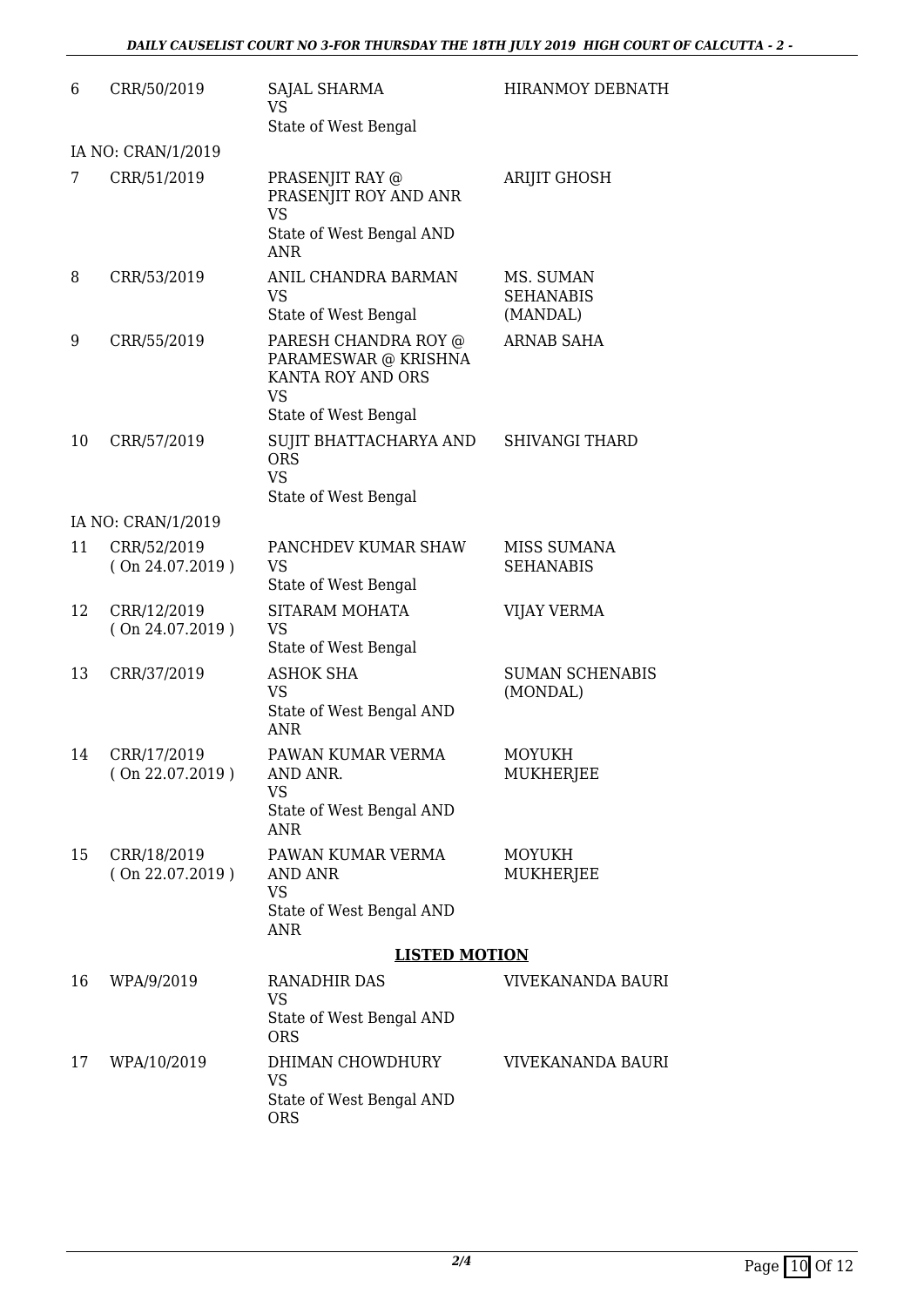| 18                            | WPA/51/2019                                                                               | DARJEELING GORKHA<br>UNEMPLOYED PRIMARY<br><b>TRAINED TEACHERS</b><br>WELFARE ASSOCIATION<br><b>VS</b><br>State of West Bengal and Ors | <b>SAMIM AHAMMED</b>                      |  |
|-------------------------------|-------------------------------------------------------------------------------------------|----------------------------------------------------------------------------------------------------------------------------------------|-------------------------------------------|--|
| 19                            | WPA/97/2019                                                                               | DEBOBRATA PRAMANIK<br>AND ORS.<br><b>VS</b><br>State of West Bengal                                                                    | SUBHASISH MISRA                           |  |
| 20                            | WPA/115/2019                                                                              | ALOK KUMAR DUTTA AND<br><b>ANR</b><br><b>VS</b><br>State of West Bengal AND<br><b>ORS</b>                                              | <b>SREEMOYEE GHOSH</b><br><b>MAJUMDER</b> |  |
| 21                            | WPA/116/2019                                                                              | M/S BASBHUMI<br>DEVELOPERS AND<br>CONSTRUCTORS PVT LTD<br><b>AND ORS</b><br><b>VS</b><br>State of West Bengal And Ors                  | <b>RHITUPARNA</b><br><b>MAZUMBER</b>      |  |
| 22                            | WPA/130/2019                                                                              | NIRANJAN SARKAR<br><b>VS</b><br>State of West Bengal and Ors                                                                           | JAGRITI MISHRA                            |  |
| 23                            | WPA/134/2019                                                                              | SMT. DIPA DAS<br><b>VS</b><br>State of West Bengal                                                                                     | <b>SOMESH KUMAR</b><br><b>GHOSH</b>       |  |
| 24                            | WPA/142/2019                                                                              | MD.ASADUZZAMAN AND<br><b>ANR</b><br><b>VS</b><br>State of West Bengal AND<br><b>ORS</b>                                                | <b>JAGRITI MISHRA</b>                     |  |
| 25                            | WPA/147/2019                                                                              | <b>JYOTSNA GOPE</b><br>VS<br>State of West Bengal and Ors.                                                                             | ARPITA SAHA                               |  |
|                               |                                                                                           | <b>APPLICATION</b>                                                                                                                     |                                           |  |
| 26                            | WPA/124/2019<br>With IA No. CAN<br>1/2019, CAN 2/2019 VS<br>(Vacating) (On<br>23.07.2019) | <b>ALIPURDUAR B.ED</b><br>TRAINING COLLEGE<br>NATIONAL COUNCIL FOR<br><b>TEACHERS EDUCATION</b>                                        | <b>ARUN KUMAR</b><br><b>CHAKRABORTY</b>   |  |
| IA NO: CAN/2/2019, CAN/1/2019 |                                                                                           |                                                                                                                                        |                                           |  |
|                               |                                                                                           | <b>FOR HEARING</b>                                                                                                                     |                                           |  |
| 27                            | WPA/66/2019                                                                               | <b>ILIAS FARUQUE</b><br>VS<br>State of West Bengal and<br>Others                                                                       | SAKHAWAT<br>KHANDAKAR                     |  |
| 28                            | WPA/80/2019                                                                               | <b>RISHA PARVIN</b><br><b>VS</b>                                                                                                       | ARNAB SAHA                                |  |